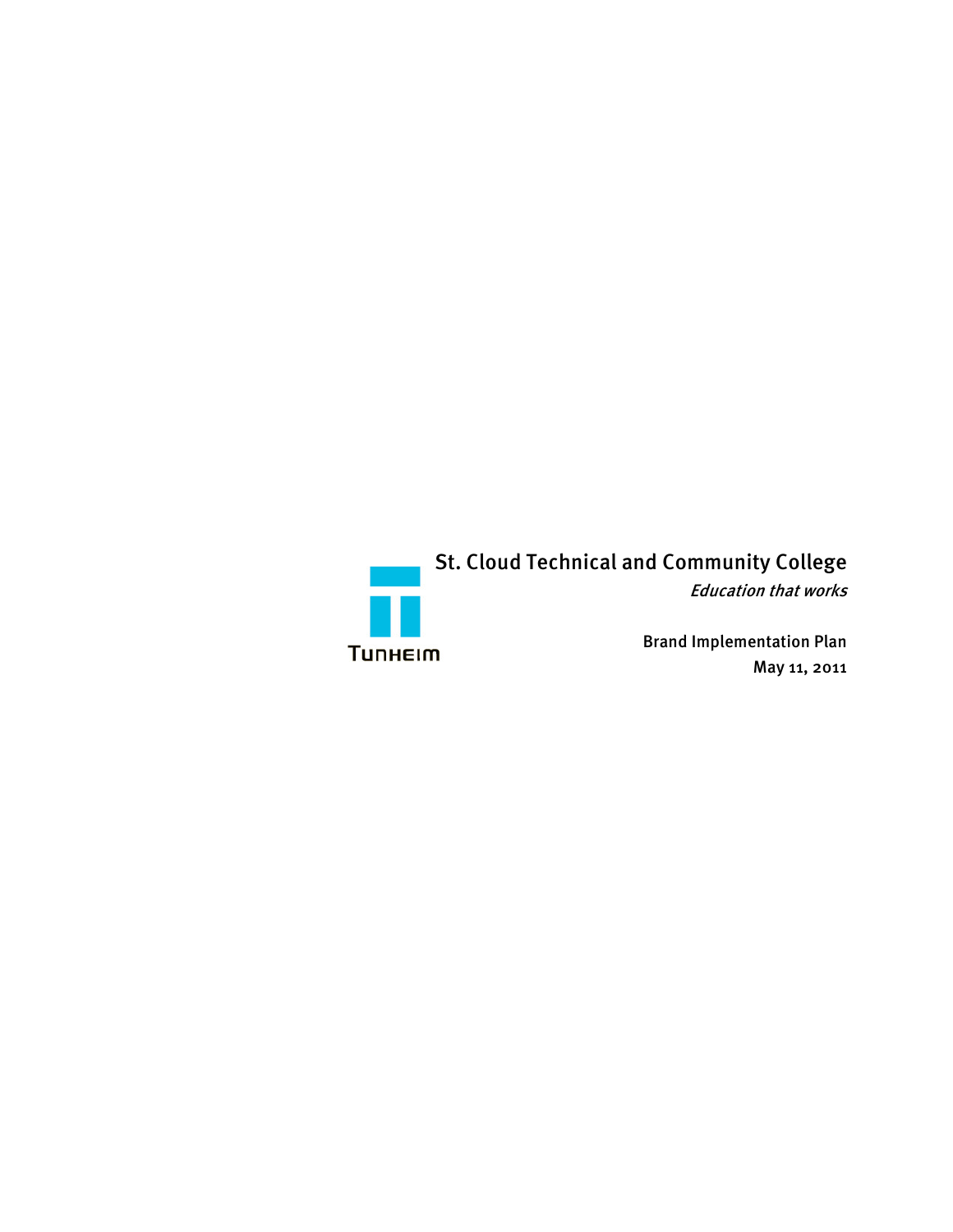# **TUNHEIM**

### Situation Analysis

St. Cloud Technical and Community College (SCTCC) has completed a thoughtful process to reposition the college among its key stakeholders. Through strategic research and brand analysis SCTCC has developed a clear understanding of the college's current and desired brand perceptions as well as the barriers that must be addresses in order for the college to achieve its desired positioning and reach desired growth objectives.

The result of this work is the development of a new brand platform and brand identity that addresses perception barriers and aims to best align the evolving brand to resonate with current and prospective students, faculty and the community and position the college for growth. The brand platform and identity have been approved by SCTCC leadership for implementation.

This plan outlines Tunheim's top line recommendations for strategic implementation of the new SCTCC brand over the next twelve months.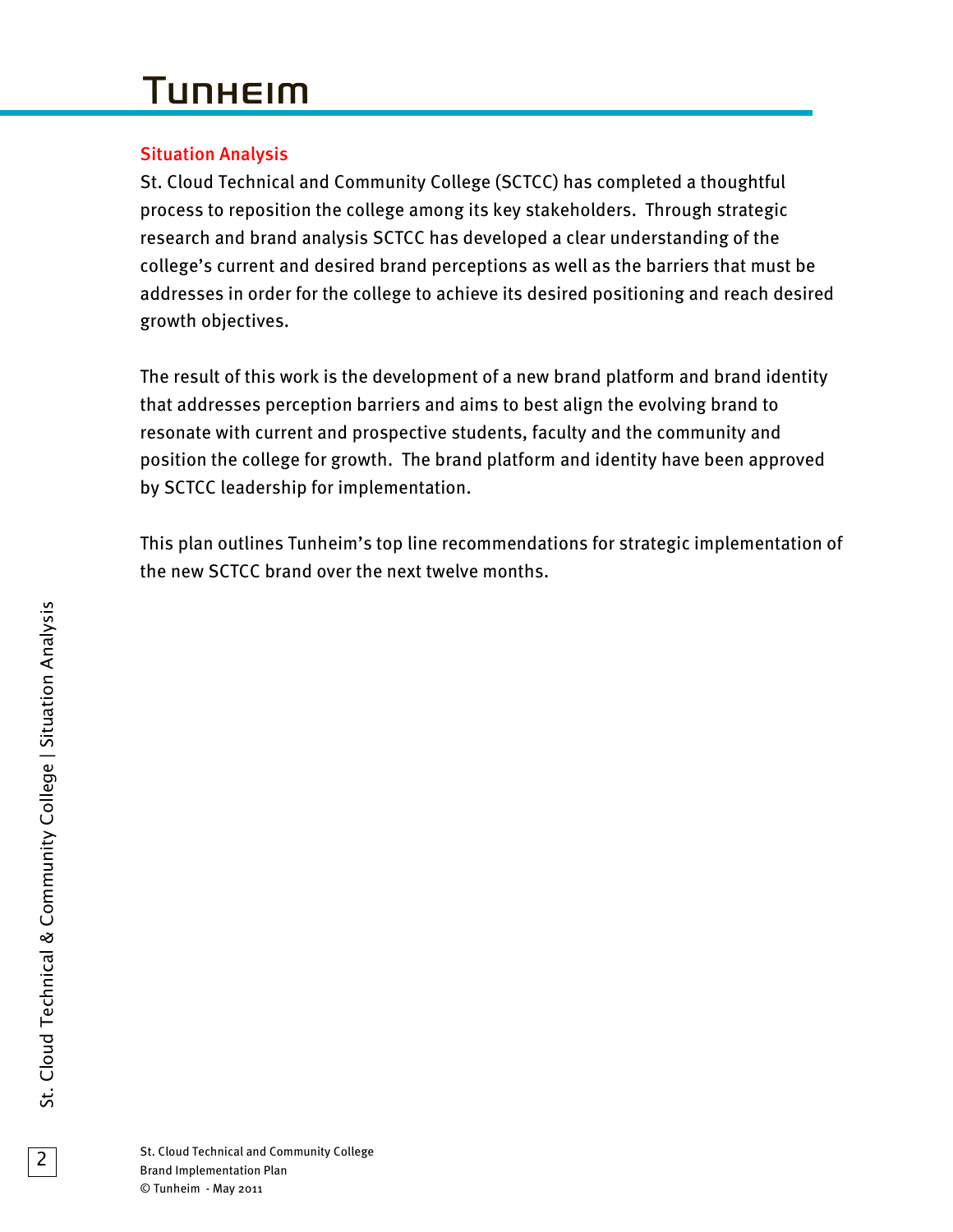#### Brand Implementation Goal: Shift Audience Perceptions

The brand implementation plan will help SCTCC shift key audience mindsets from current perceptions to desired perceptions.

#### Current Perceptions:

- **SCTCC provides a Technical degree at a great value**
- Fear stands in the way of meeting the long-term goal Top community college
- College atmosphere is warm and inviting But sense of community does not extend beyond specific programs

#### Desired Perceptions:

- **Provide "education for life"** 
	- o Technical degrees and Liberal Arts degrees
	- $\circ$  Continuing education at a 4-year university
- **Premier regional college** 
	- o Move beyond focus of only Technical
	- $\circ$  View 4-year universities as "competition"
	- o Expand view to broader region
- Important community asset

#### Barriers to achieving the shift:

- **Fear of losing Technical credibility**
- **EXEDENT Limited Community College offering**
- **College and mission is unknown entity**
- **Internal competition creates confused identity**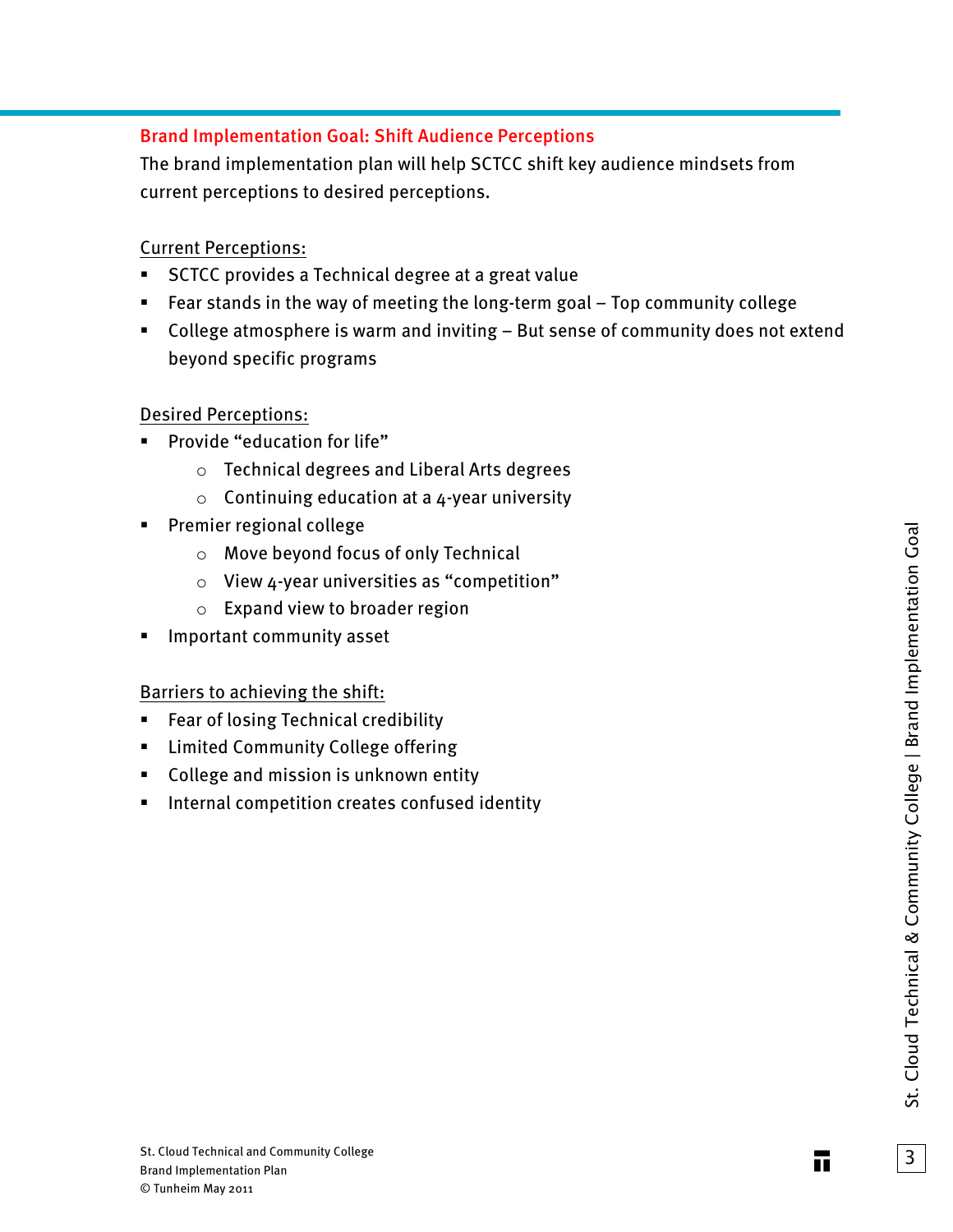#### Strategic Recommendations Review

To review, Tunheim Partners recommended the following four strategic recommendations to begin to elevate the new SCTCC brand and to shift perceptions from current perceptions to desired perceptions among key stakeholder groups.

### 1. Strengthen your name

You didn't ask us this question, but there simply was no way of avoiding it. We believe the name, as it stands, is in constant battle with itself. It's regularly reduced to SCTCC which is impossible to say, tough to type, certainly is not an acronym and doesn't reflect the brand well.

We recommend that you consider modifying, not changing entirely, the name of the college. And while the modification we are recommending is subtle, it lifts this institution to higher ground – St. Cloud College.

St. Cloud College is more aspirational. It clearly defines what you are and who you are and it wouldn't get confused with St. Cloud Technical High School.

However, we understand the legacy that the Technical College heritage brings to the organization, that's why we would also recommend using a subtle clarifying descriptor with the name – something that would stand with the name everywhere.

# St. Cloud College

A Technical & Community College

2. Embed the Technical College's values into the Community College's growth As the college continues to find its way through the integration of its Technical College history while adding the Community College component, it is the prime opportunity to modify existing branding to better reflect the future and where the college wants to be versus where it is today. Use the strength of the Technical College heritage and its values to help promote, grow and develop the Community College. Though different degrees, both Colleges need to reflect the same overall brand, vision and values.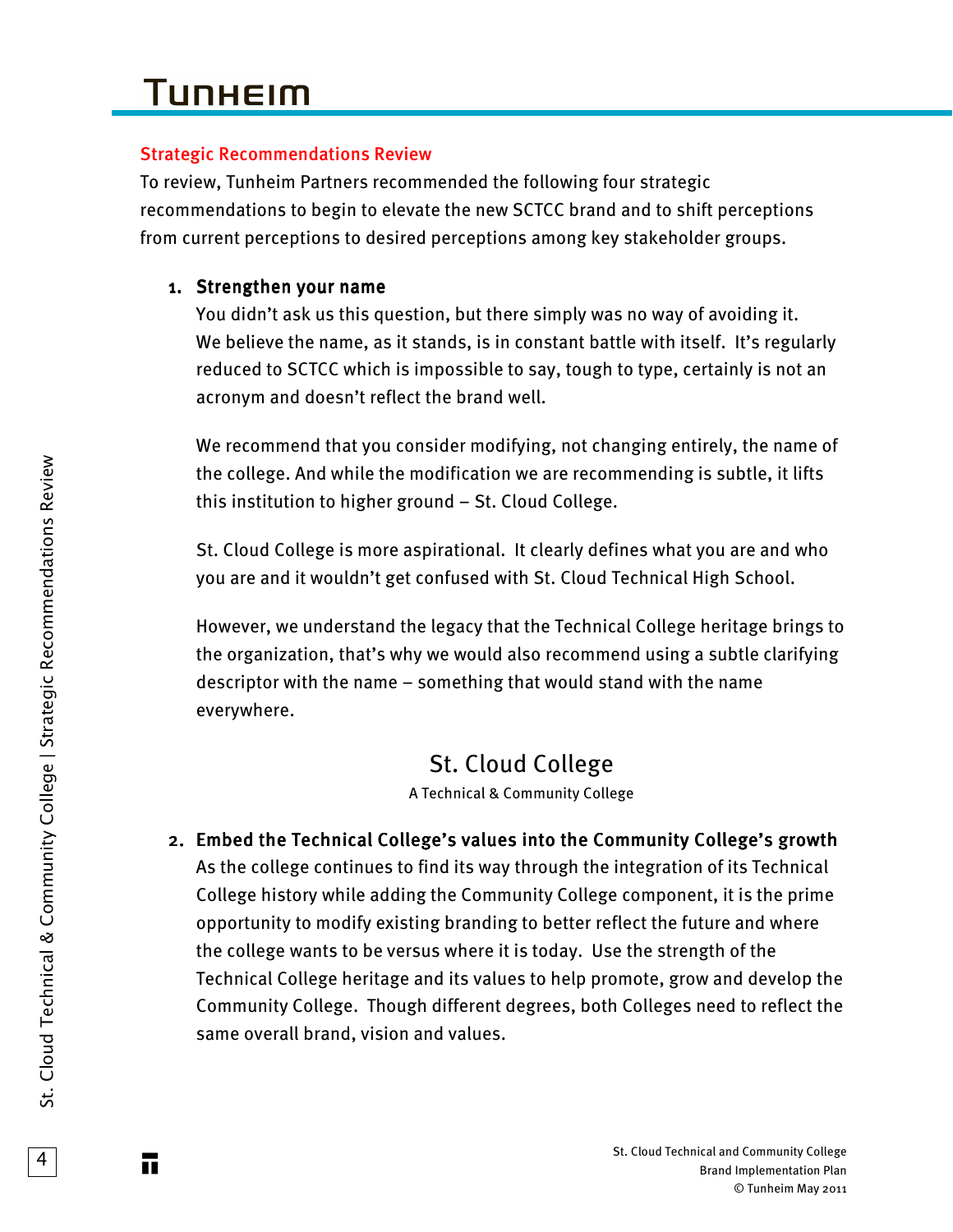#### 3. Establish a brand champion

For St. Cloud Technical and Community College the brand champion is not a single demographic. It's a type of person with a shared mindset that crosses generational and demographic differences. Your brand champion shares five key mindsets:

Relevance – What does this investment mean to me, to my life, to my family, my future? Access – Can I get what I need? Assistance – If I can't, can I get help when I need it? Support – Does this school "get" me? Understand why I'm here and what I need? Flexibility – Things change; life calls. Positive risk – Big steps, big reward. Financial – Investing in my future.

In the evolution of the new brand, St. Cloud Technical and Community College needs to stay true to that champion and focus communications on reaching this critical target audience.

#### 4. Build a stronger sense of community

Build a stronger sense of community among all students and faculty, as well as the broader community to increase pride in the college from students, alumni and the community. How?

- o Rethink the college's physical space to allow for more areas for students to mingle, study and socialize with each other.
- o Re-evaluate your extra-curricular opportunities, including athletics, and better promote them to students and prospective students.
- o Consider hosting several events each year to engage the broader community and actively market these opportunities to drive attendance.
- o Evaluate the frequency and messages of external communications to better reach core audiences.
- o Look for low-cost sponsorship or volunteer opportunities to engage with the broader community.
- $\circ$  Expand the college's communication efforts to include a broader audience – both for recruitment as well as to engage this group.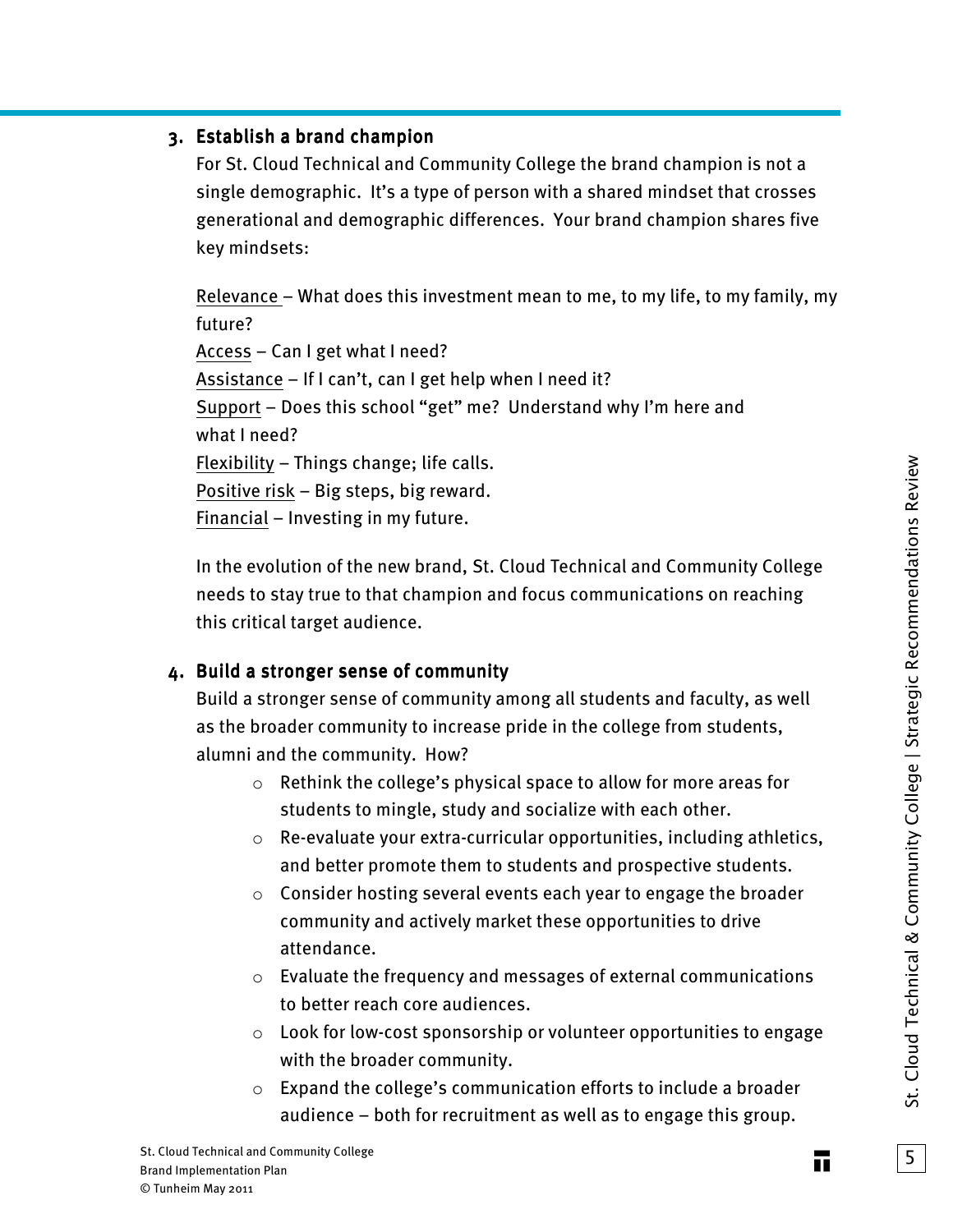### Brand Platform

The brand platform provides an aspirational overview of the brand positioning that SCTCC is aiming to achieve. The brand platform should provide the overarching framework for brand implementation and ongoing communication strategy.

## BRAND PERSONALITY

The human characteristics or personality traits that help differentiate the brand amongst stakeholders

Engaged Approachable Credible

## BRAND VALUES

The code by which the brand lives within the hearts and minds of all employees and serves as a benchmark to measure performance

Passionate Authentic Connected

## VISION

The story a leader tells about where the organization is going; the aspirations that drive future growth

To become a regional treasure by creating a best-in-class college of applied learning.

## MISSION

A concise statement of purpose or aspiration for the organization

## BRAND PROMISE

The essence of what the brand stands for

We are a technical and community college that is invested in the success of every student – no matter where they are on their learning journey.

College that works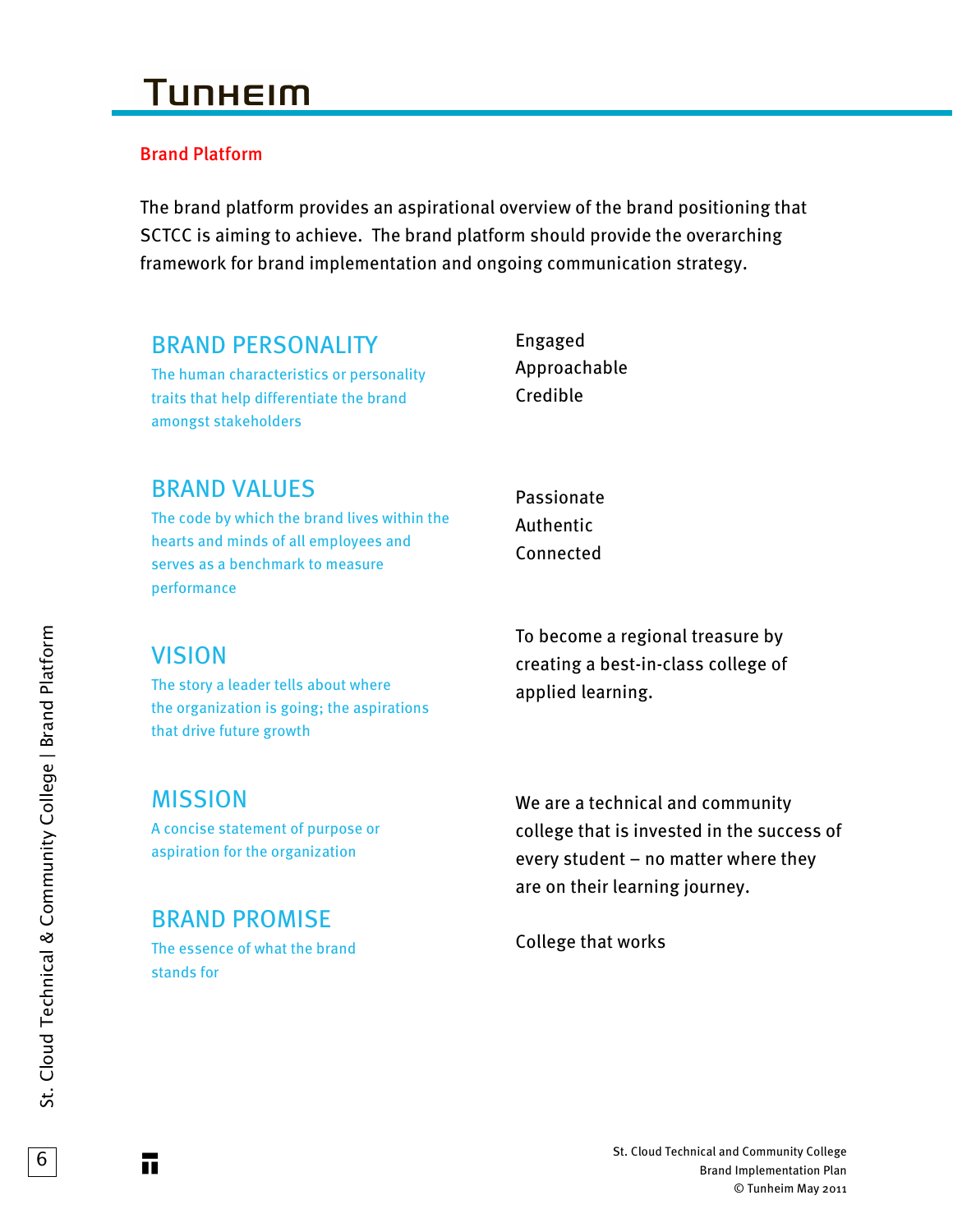#### Brand Identity

SCTCC has approved the following brand identity for implementation:

Tagline:

## Education that works

Education that works clearly defines the school's mission of helping students succeed. It also deftly addresses the disparate goals of the Technical and Community College. For Technical College students SCTCC is truly where they will get the hands-on training for their chosen field. For Community College students it's a start to their education that most likely will continue at a four-year school. It also is a strong consumer-facing representation of your internal brand promise.



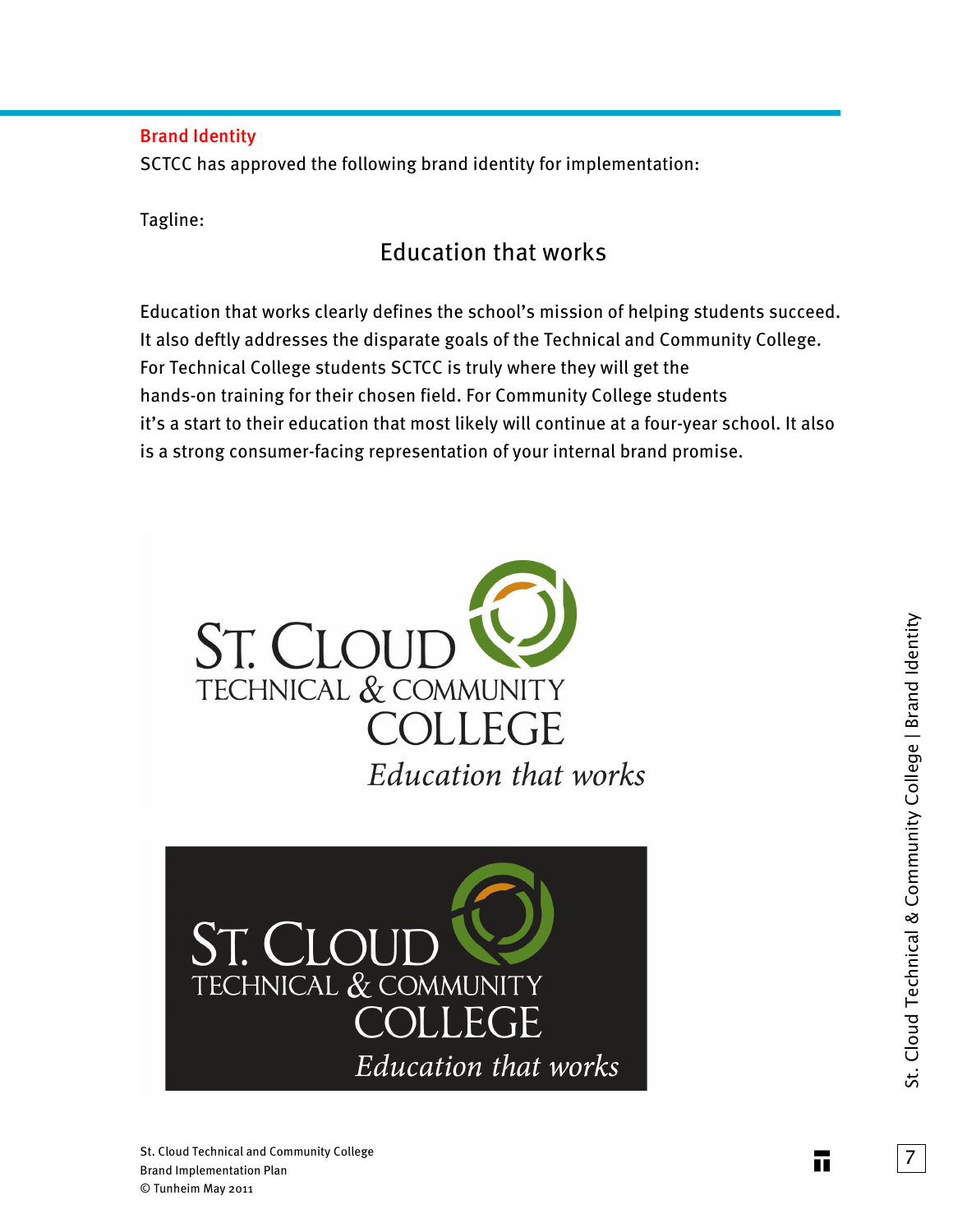# **TUNHEIM**

### Brand Implementation Plan

St. Cloud Technical and Community College (SCTCC) has completed a thoughtful process to reposition its brand. The following are implementation recommendations to help implement and elevate the brand to the next level.

## Implementation Phase 1: May – August 2011/Summer 2011

The goal of the initial implementation phase is to roll out the new identity across the campus in advance of the 2011-2012 school year. The main focus of this phase is updating the look and feel of the campus and informing key stakeholders of the new identity. When the new school year starts next fall it is important for the new brand to be the ONLY brand experienced by your students, faculty, staff and community visitors and that these audiences feel excitement and pride around the new identity.

## 1. Integrate SCTCC's new brand platform and logo into all identification pieces and communications vehicles.

For SCTCC's new brand to resonate with stakeholders, it needs to be uniformly implemented throughout the campus and across all communications vehicles. To do this, we recommend updating the following communications vehicles with the new logo and tagline:

- All campus signage (interior and exterior)
- Printed and electronic communications templates (letterhead, memos, business cards, presentations, student forms, screen savers, staff communications, etc.)
- Collateral materials (course materials, brochures, posters, etc.)
- Create a temporary "skin" for the SCTCC website homepage that introduces the new brand. {Additional website recommendations are included below.}
- Parking passes and other student and staff merchandise/collateral
- Campus store items (shirts, mugs, school supplies, etc.)
- Interior design/decor (floor clings, banners, wall/locker paint, murals, etc.)
- Community presence (any place your logo shows up in the community including signage and printed materials)

(See Phase II design implementation recommendations on page 13 for specific recommendations.)

8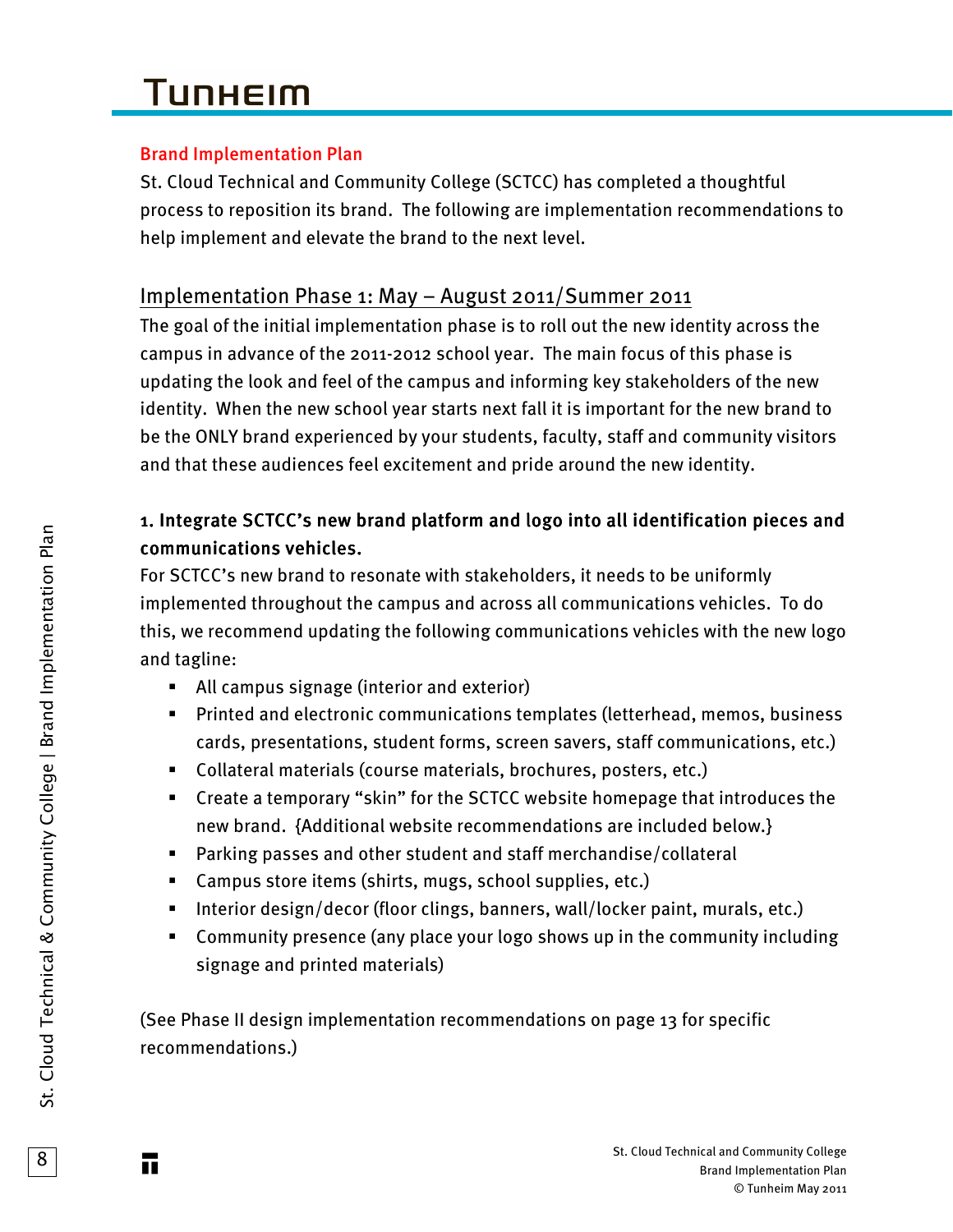## 2. Introduce the new brand to priority stakeholders including students, parents, faculty/staff, donors and alumnae.

You don't need to wait until the school year starts to surprise your key audiences with your new brand. Build excitement and generate engagement during the summer by introducing your new brand to your stakeholders through targeted outreach.

- May 6, 2011: "Soft launch" Unveil at Orientation. Share logo, colors, tagline. [Complete]
- Marketing Protocol: Develop a brand use and marketing materials development protocol. Share guidelines with all key staff and host training sessions to ensure all staff understand protocol and are comfortable using the brand.
- Announcement "Gift:" Send a window decal with the new logo and tagline to all current students, parents, faculty, staff, alumnae, donors, community leaders, local businesses and other relevant stakeholders. Include a compelling postcard with messaging that reinforces the brand platform.
- Welcome Packet: Create a "welcome packet" for staff and faculty that includes updated business cards, information on how to use the new brand and a small branded giveaway (coffee mug, notepad, pen, etc.).
- Back-to-School Event: Host a "Back-to-School Night" event at the end of the summer for students and faculty/staff (e.g., bbq dinner or concert) to generate school spirit and elevate the profile of the brand.
- Facebook: Launch an official SCTCC Facebook page and invite all stakeholders to join to learn about upcoming events and announcements. Attempt to transition fans of the various current Facebook pages to one "official" page.

### 3. Inform the community of your new brand.

In order to achieve your desired position it is important to reinvigorate your engagement with the broader St. Cloud and regional community.

- **Media Outreach:** 
	- $\circ$  Secure a news story in the *St. Cloud Times* and regional publications documenting the identity changes and brand platform.
	- o Send a news release more broadly to higher education trades and regional consumer and business outlets to announce your new identify.
	- o Invite local media to tour the school and attend the "Back-to-School Night" event.
	- o Submit a letter from the President to local papers based on the new brand platform.
- **EXECOMMUNITY Outreach:** 
	- o Identify key community leaders (civic, business, philanthropic, education) to meet with for a reintroduction to the SCTCC brand.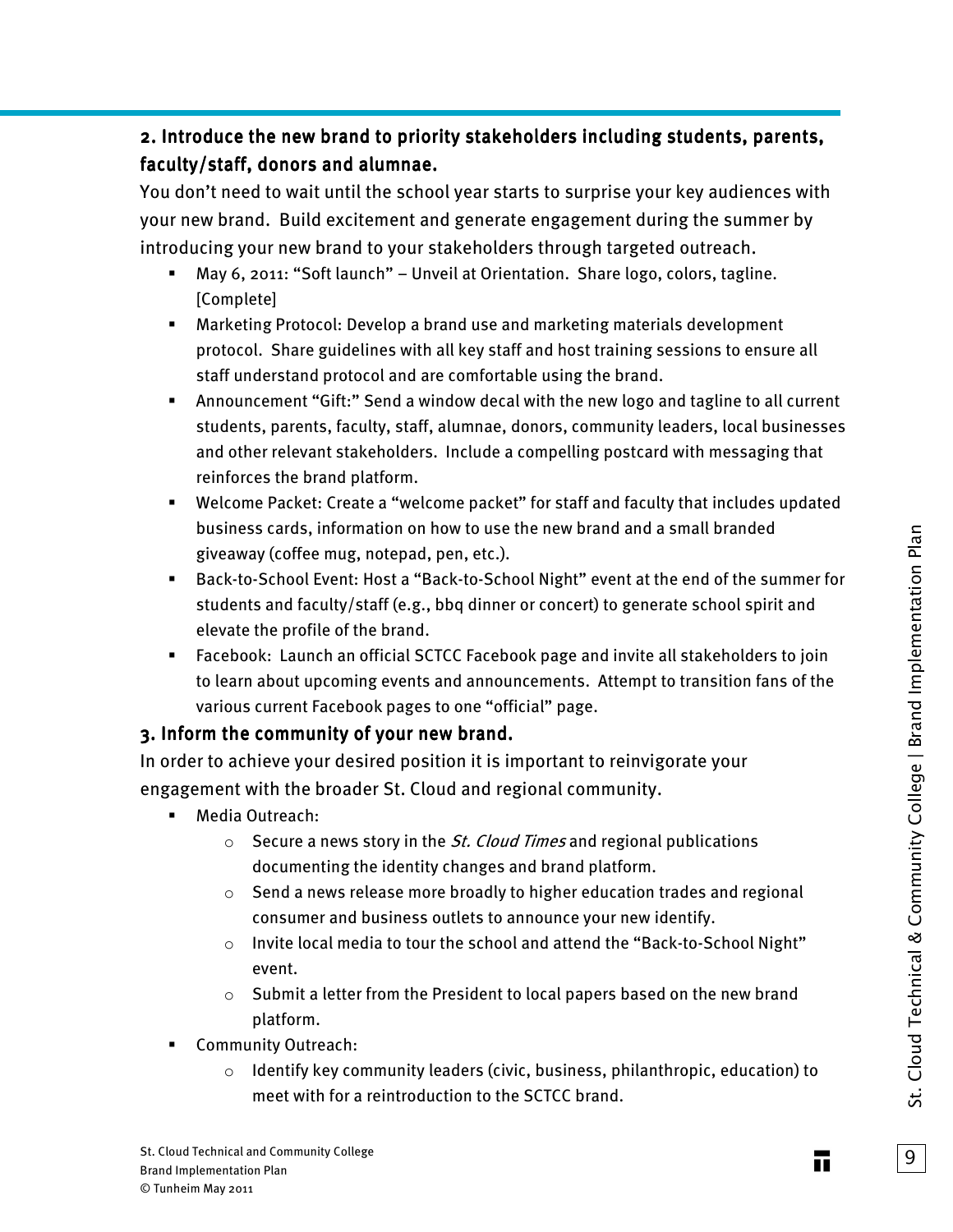## Implementation Phase 2: September 2011- May 2012

### 1. Develop content that supports the brand and builds on the brand platform and desired positioning.

Following the launch of the new brand identity it will be important to continuously develop content and identify "proof points" to support your brand and reinforce your platform. A perception shift will not occur immediately or solely based on a new identity, you will need to continuously build the brand through effective storytelling and engagement in order to achieve your desired perceptions.

- Viral Videos: Create short videos showcasing the SCTCC experience under the theme "Education that works" to bring forth the core attributes of the brand platform.
	- $\circ$  Create a system for ongoing identification and collection of stories and proof points.
- Student Sentiment: Capture anecdotes from students that support the core elements of the mindset of your brand champions.
- Update all Language: Revamp language on all SCTCC collateral materials to reflect the brand platform and desired positioning.
- Website Revamp: Of all of the recommendations, this should be considered a high-priority for SCTCC as it is one of the most used communications vehicles you have. SCTCC's website will need to be updated from a visual and content standpoint to better reflect the new brand and to elevate the status of the college. An initial design "skin" can be put on the website temporarily (see Summer 2011 recommendation) until a complete overhaul can be completed. Included in this effort should be the review and development of search engine optimization, social media efforts, etc.

## 2. Reinforce the brand and build on the brand platform through enhanced communication with priority stakeholders including students, parents, faculty/staff, donors and alumnae.

Your priority stakeholders need to believe in SCTCC's new identity and brand platform. Building and maintaining that trust will require ongoing and enhanced communications that supports the new brand and your relationships.

Quarterly Newsletter or Refresh of Existing Communication Tool: Launch or refresh a quarterly electronic newsletter (September, December, March and June). Ensure relevant information for target audiences by creating various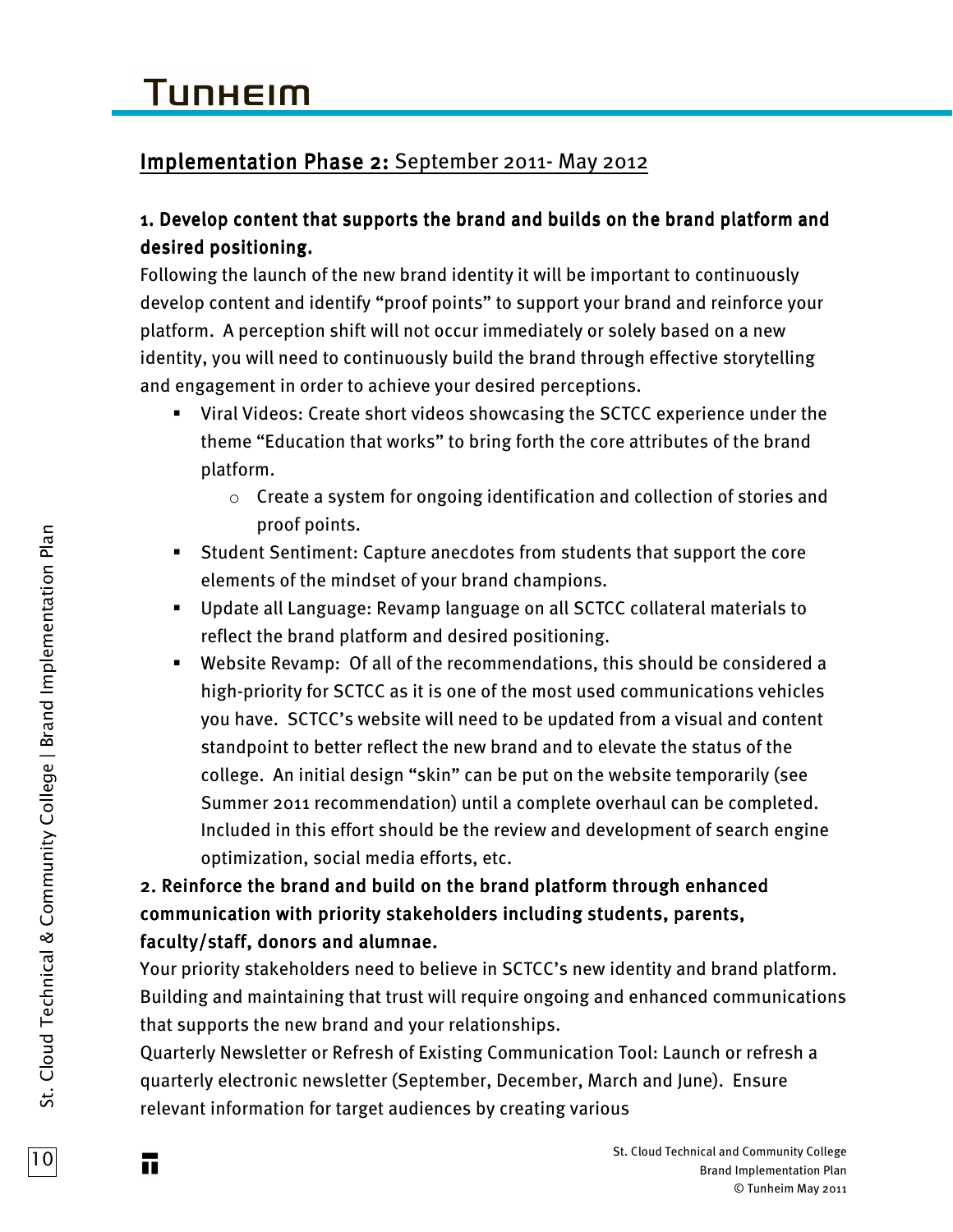- "editions" with a section of content specifically targeting each audience (students, alumnae, faculty/staff, donors and community).
- Facebook: Continue to build SCTCC's Facebook presence by using the page as a tool to share information and solicit input from "fans."
- SCTCC Blog: Launch a SCTCC blog and enlist various "authors" to develop content that reinforces the brand platform and proactively communicates with target audiences.

#### 3. Increase your community presence.

Our research identified the need to more proactively engage the broader St. Cloud and regional community in order to shape perceptions and drive enrollment, employment, donations and community good will. Your community needs to understand your value proposition and view SCTCC as a critical asset to the community as a whole.

- **Proactive media relations tell your story to the media, invite media to attend** events, share compelling data on your students and programs, place opinion pieces on topics of relevance, share expert information on education trends, etc.
- Community signage
- Sponsor community events (focus: business, education, jobs, tech, medical)
- Paid media across the region (billboard ads, newspaper/magazine ads, radio ads, targeted online ads)
- **College fairs**

### 4. Integrate the brand throughout all student recruitment efforts to drive enrollment.

With the population of traditional incoming students on the decline, it is more important than ever for SCTCC to effectively market itself to prospective students – students of all ages and backgrounds. Using the mindset of your brand champion as your framework, implement tactics to reach and engage prospective with your message.

- Storytelling illustrate the brand promise through effective story telling that is compelling to your brand champion.
- Paid media
- **Direct marketing**
- **Targeted events** 
	- o Local high schools
	- o Employment centers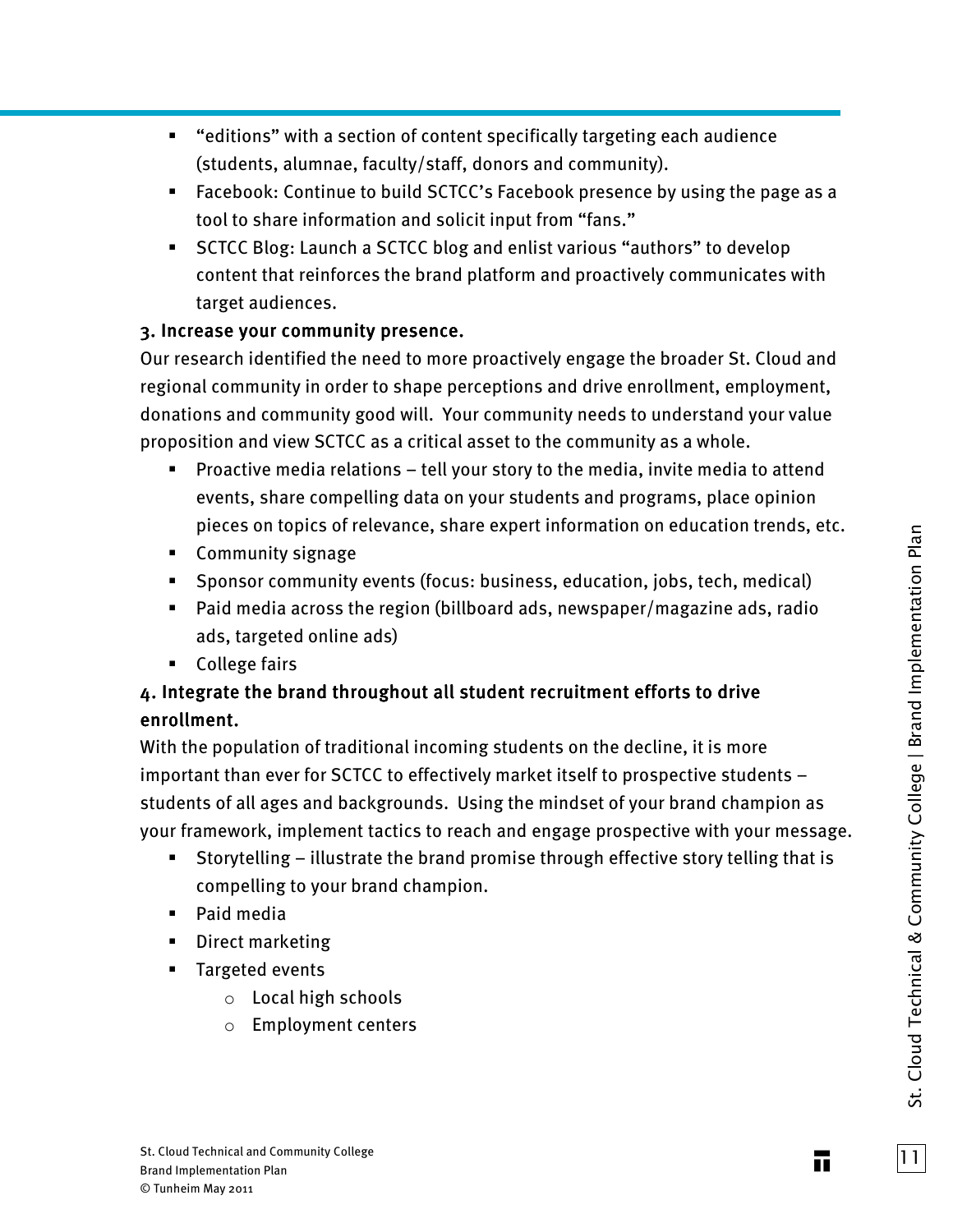# **TUNHEIM**

## 5. Enhance engagement of the local and regional business community to position SCTCC as a vital community resource.

The support and engagement of the local business community is essential to fulfilling the promise of the new tagline. The local and regional business community should be one of your strongest and most vocal advocates. This group should see SCTCC as vital to their business success and a critical competitive advantage for the community.

- Host a business forum to engage local businesses in a discussion around critical skills and training. Include faculty/staff and students/prospective students in a series of sessions.
- Actively participate in local and regional Chamber of Commerce events.
- Host community events on campus to encourage unlikely audiences to interact with the college.

### 6. Take steps to address barriers and perceived issues among various stakeholders.

The research undertaken to develop SCTCC's new identity and brand platform unearthed and confirmed several barriers to achieving your desired positioning. Over time, identify specific ways to break down barriers and counter unsatisfactory perceptions that hinder your ability to achieve your desired perception among all audiences. These are additional suggestions to help you do so.

- Assess possibilities for redesign and/or expansion of campus to include additional space for student and community interaction and activities.
- Assess appetite for strengthening the college's name and determine a timeline for transition.
- Expand Community College course offerings and publicize value of program through breadth of opportunities and outcomes for students.
- **If all identify ways to expand communications and presence throughout the region to** be seen as a regional asset.
- Launch an alumnae fundraising campaign to support a specific element of the desired positioning as a means to engage alumnae.
- Hold a contest for alumnae to submit their SCTCC story for a chance win a prize.

12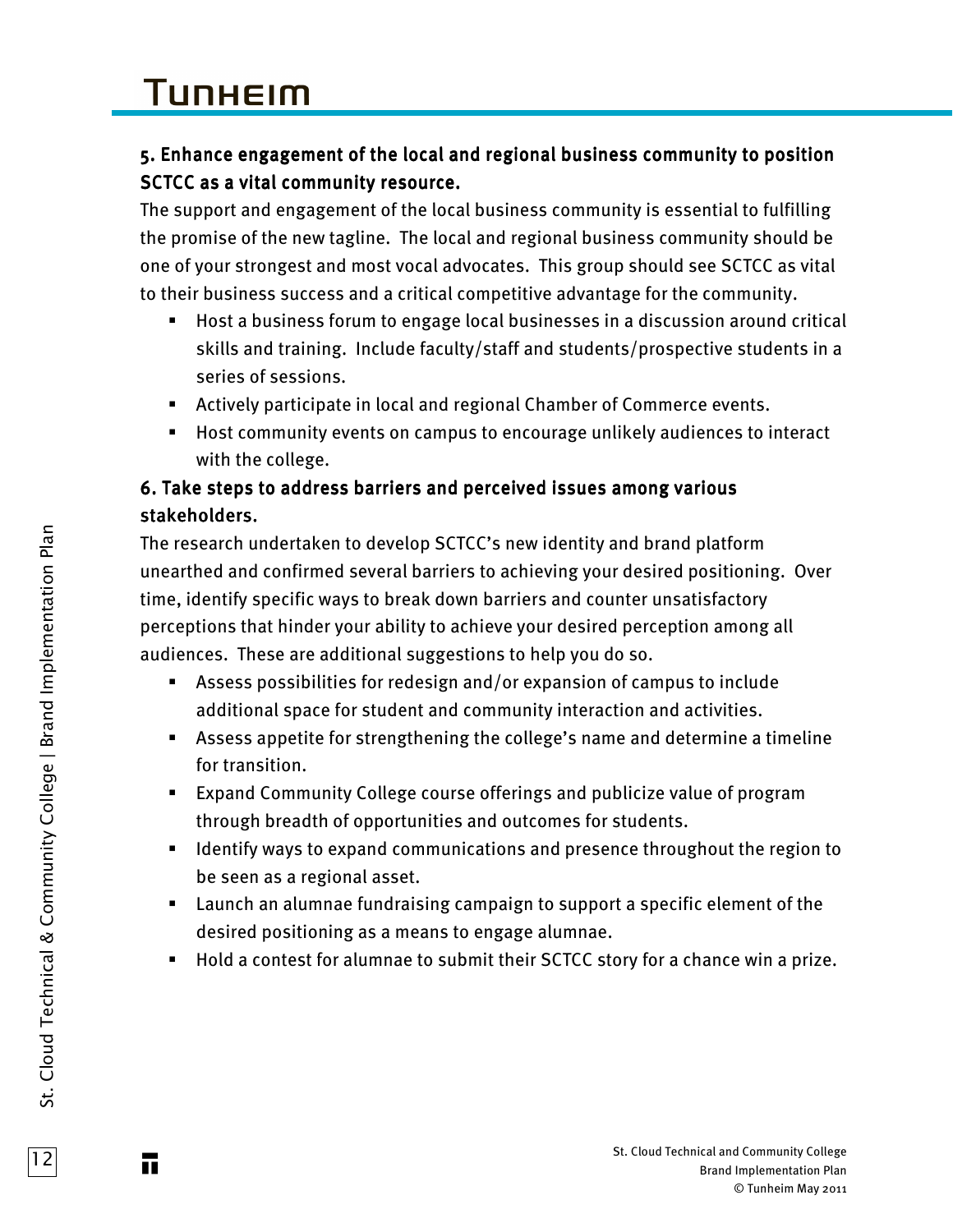| <b>Visual Identity Phase II Budget Estimates</b>                                                                                                                                                       |                                                        |
|--------------------------------------------------------------------------------------------------------------------------------------------------------------------------------------------------------|--------------------------------------------------------|
| The estimates below are from Liz J. Design (Nancy Hauck):                                                                                                                                              |                                                        |
| <b>Cover designs for Programs</b><br>Design, production, photoshop, PDF proofs<br>*This has been approved and is in progress now.                                                                      | \$1,200 (first one)<br>\$400 - \$500 (each additional) |
| <b>Inside Design and Layout for Collateral</b><br>Includes two design and layout options for a two-page<br>spread for various collateral pieces, both large and small format, photoshop,<br>PDF proofs | $$1,200 - $1,500$                                      |
| <b>Production of Collateral Pieces</b><br>Includes one hour of copy revisions/PDF proofs/print-<br>ready files                                                                                         | $$1,200 - $1,500 (8-page)$<br>$$600 - $800 (4-page)$   |
| <b>Business System Production</b><br>Produce business cards, various sized envelopes, labels,<br>etc.                                                                                                  | \$80 per hour                                          |
| <b>Signage Consultation</b><br>Work with vendors to ensure proper display of the<br>new logo both inside and outside                                                                                   | \$80 per hour                                          |
| <b>PowerPoint Presentation</b><br>Design and produce PowerPoint coverage page and<br>template page options                                                                                             | $$400 - $600$                                          |
| <b>Website "Skin" Temporary Update</b><br>Temporary design "skin" for landing page and internal<br>pages                                                                                               | $$800 - $1,200$                                        |
| <b>E-mail Signature</b><br>Produce e-mail signature template                                                                                                                                           | \$40                                                   |

\*\*Note: All frees include meetings, phone calls, etc. Additional costs will be incurred for printing, press check, photos, etc. Copy revisions are billed at \$80 per hour past the first hour of initial copy revisions. Design revisions are billed at \$120 per hour once design is approved. High-end proofs for color accuracy is an additional cost, if required.

 $|13|$